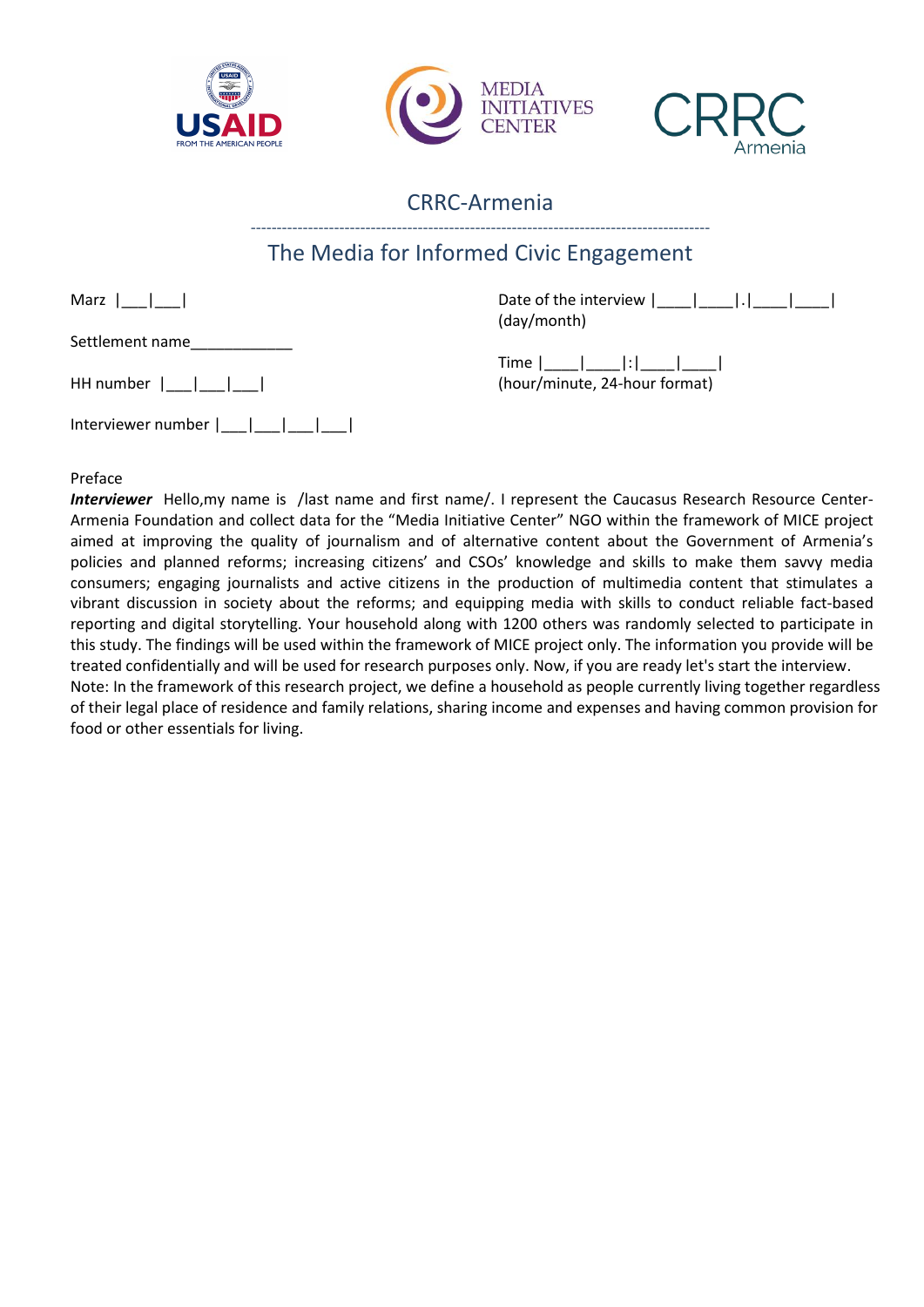## *Part 1: General usage of media*

| 1.1 How often do you use                       | Local radio<br>$1_{-}$                                       |
|------------------------------------------------|--------------------------------------------------------------|
| the following sources?                         | National radio<br>$2^{\circ}$                                |
| 1. Eevery day                                  | 3. Local television                                          |
| 2. 1-2 times a week<br>$3.1 - 2$ times a month | National television<br>4.                                    |
| 4. Eeven rarely                                | 5. Russian television channels                               |
| 5. Never                                       | International television channels (CNN, BBC, Euronews)<br>6. |
| $-2.RA$                                        | Cabel/satteliete/paid TV<br>7.                               |
|                                                | 8. Armenian newspapers                                       |
|                                                | 9. Russian newspapers                                        |
|                                                | 10. Internet resources, social networks                      |
|                                                | 11. Russian internet resources                               |

## **1.2. Do you use social network platforms?**

| O | No -> skip to $1.7$ |
|---|---------------------|
|   | Yes                 |
|   | $RA$ -> skip to 1.7 |

## **1.3.1 Which social network (s) do you use? (Accept all possible answers)**

|   |                | Yes                  | No | <b>RA</b> |
|---|----------------|----------------------|----|-----------|
|   | Odnoklassniki  | 1 -> skip to $1.3.2$ | 0  | $-2$      |
|   | Facebook       | 1 -> skip to $1.3.2$ | 0  | $-2$      |
| 3 | Linkedin       | 1 -> skip to $1.3.2$ | 0  | $-2$      |
| 4 | Twitter        | 1 -> skip to $1.3.2$ | 0  | $-2$      |
|   | Instagram      | 1 -> skip to $1.3.2$ | 0  | $-2$      |
| 6 | VK (VKontakte) | 1-> skip to $1.3.2$  | 0  | $-2$      |
|   | Youtube        | 1 -> skip to $1.3.2$ | 0  | $-2$      |
| 8 | <b>Blogs</b>   | 1 -> skip to $1.3.2$ | 0  | $-2$      |
| 9 | Podcast        | 1 -> skip to $1.3.2$ | 0  | $-2$      |

#### **1.3.2 How often do you use the social networks?**

|                |                | Almost  | Several        | Daily or | Once a | Once a | Less than | <b>RA</b> |
|----------------|----------------|---------|----------------|----------|--------|--------|-----------|-----------|
|                |                | all the | times          | almost   | week   | month  | once a    |           |
|                |                | time    | each           | daily    |        |        | month     |           |
|                |                |         | day            |          |        |        |           |           |
| 1              | Odnoklassniki  | 1       | $\overline{2}$ | 3        | 4      | 5      | 6         | $-2$      |
| $\overline{2}$ | Facebook       | 1       | $\overline{2}$ | 3        | 4      | 5      | 6         | $-2$      |
| 3              | Linkedin       | 1       | $\overline{2}$ | 3        | 4      | 5      | 6         | $-2$      |
| 4              | Twitter        | 1       | $\overline{2}$ | 3        | 4      | 5      | 6         | $-2$      |
| 5              | Instagram      | 1       | $\overline{2}$ | 3        | 4      | 5      | 6         | $-2$      |
| 6              | VK (VKontakte) | 1       | $\overline{2}$ | 3        | 4      | 5      | 6         | $-2$      |
| $\overline{7}$ | Youtube        |         | $\overline{2}$ | 3        | 4      | 5      | 6         | $-2$      |
| 8              | <b>Blogs</b>   | 1       | $\overline{2}$ | 3        | 4      | 5      | 6         | $-2$      |
| 9              | Podcast        |         | $\overline{2}$ | 3        | 4      | 5      | 6         | $-2$      |

## **1.4 Do you use them to have an access to news?**

/The name of the social media platform will appear automatically based on the answers given to the question 1.4/

$$
\begin{array}{|c|c|c|c|c|c|}\n\hline\n\text{Yes} & \text{No} & \text{RA}\n\end{array}
$$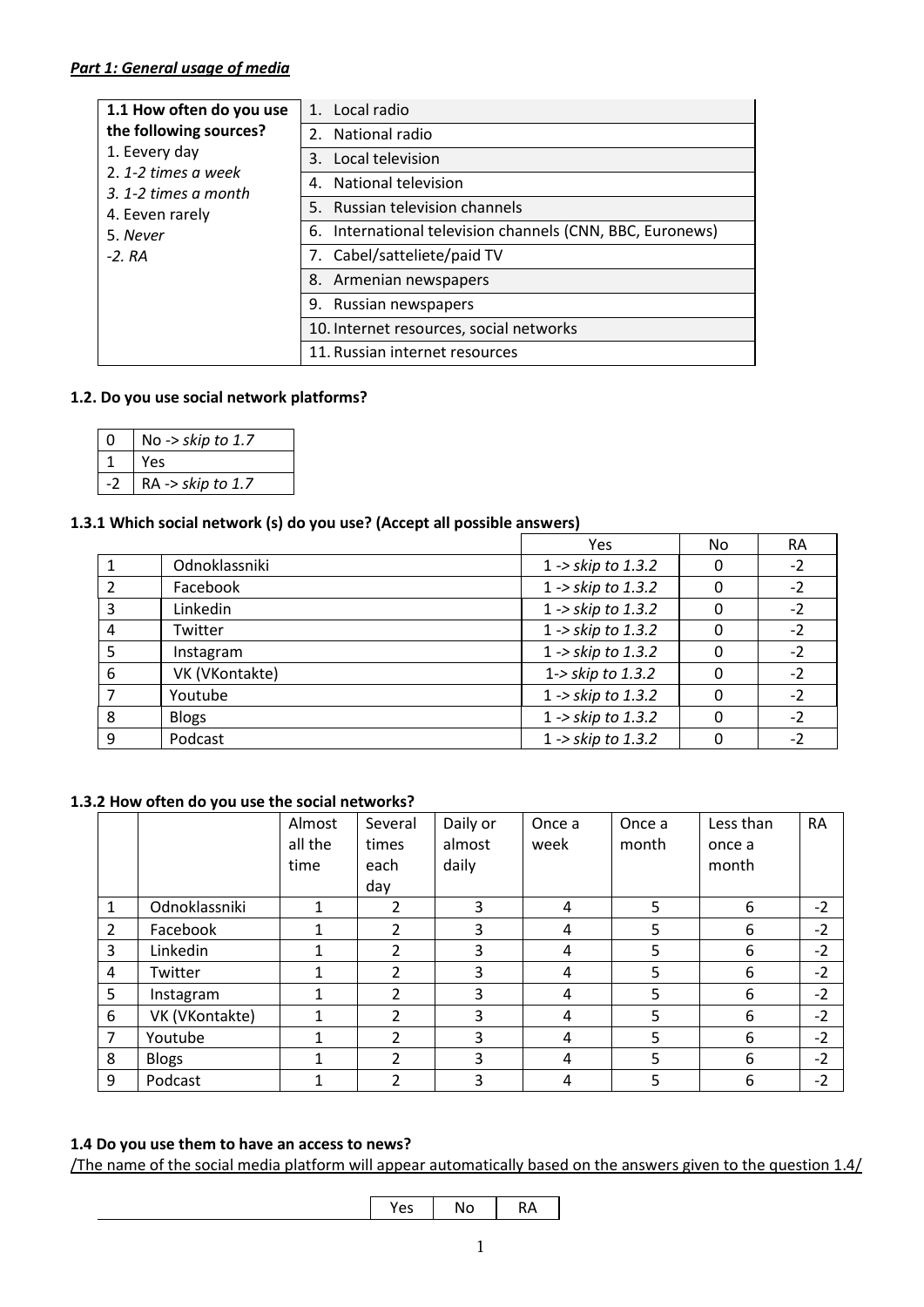| 1 | Odnoklassniki  |   | $-2$ |
|---|----------------|---|------|
| 2 | Facebook       | 1 | $-2$ |
| 3 | Linkedin       | 1 | $-2$ |
| 4 | Twitter        | 1 | $-2$ |
| 5 | Instagram      | 1 | $-2$ |
| 6 | VK (VKontakte) | 1 | $-2$ |
| 7 | Youtube        |   | $-2$ |
| 8 | <b>Blogs</b>   |   | $-2$ |
| 9 | Podcast        |   | $-2$ |

### **1.5 Do you use them to share political or social news?** (specify for each sites)

(*1. Only political 2. Only social,* 3*. Both political and social,* 0. *Neither political nor social)* /The name of the social media platform will appear automatically based on the answers given to the question 1.4/

|                |                | Neither       | Only political | Only social | Both     |
|----------------|----------------|---------------|----------------|-------------|----------|
|                |                | political nor |                |             |          |
|                |                | social        |                |             |          |
| 1              | Odnoklassniki  | 0             |                |             | <u>ว</u> |
| $\overline{2}$ | Facebook       |               |                |             |          |
| 3              | Linkedin       |               |                |             |          |
| 4              | Twitter        |               |                |             |          |
| 5              | Instagram      |               |                |             |          |
| 6              | VK (VKontakte) |               |                |             |          |
| 7              | Youtube        |               |                |             |          |
| 8              | <b>Blogs</b>   |               |                |             |          |

## **N1 How often do you click on the news link that you read via the social networks?**

Only if the respondent reads news via the social networks

| 1              | Always                              |
|----------------|-------------------------------------|
| 2              | Mostly                              |
| $\overline{3}$ | Rarely                              |
| 4              | <b>Never</b>                        |
| -5             | Never read news on the social media |
| $-1$           | DA                                  |
|                | RA                                  |

### **1.7 How often do you visit online news web-sites directly (not via social networks)?**

|      | Every day              |
|------|------------------------|
|      | 1-2 times a week       |
| 3    | 1-2 times a month      |
|      | Even rarely            |
| -5   | Never -> skip to 1.9.1 |
| $-2$ | RA -> skip to 1.9.1    |

#### **1.8 Please, mention the news sources/web-sites (up to 3) you use rather frequently to get news?**

| $-2$ | R |
|------|---|

#### **N2 How do you usually consume online news media?**

| 1   Directly via websites of online news media                                  |
|---------------------------------------------------------------------------------|
| 2   Via social networks (e.g. Facebook, Odnoklassniki, Instagram, YouTube etc.) |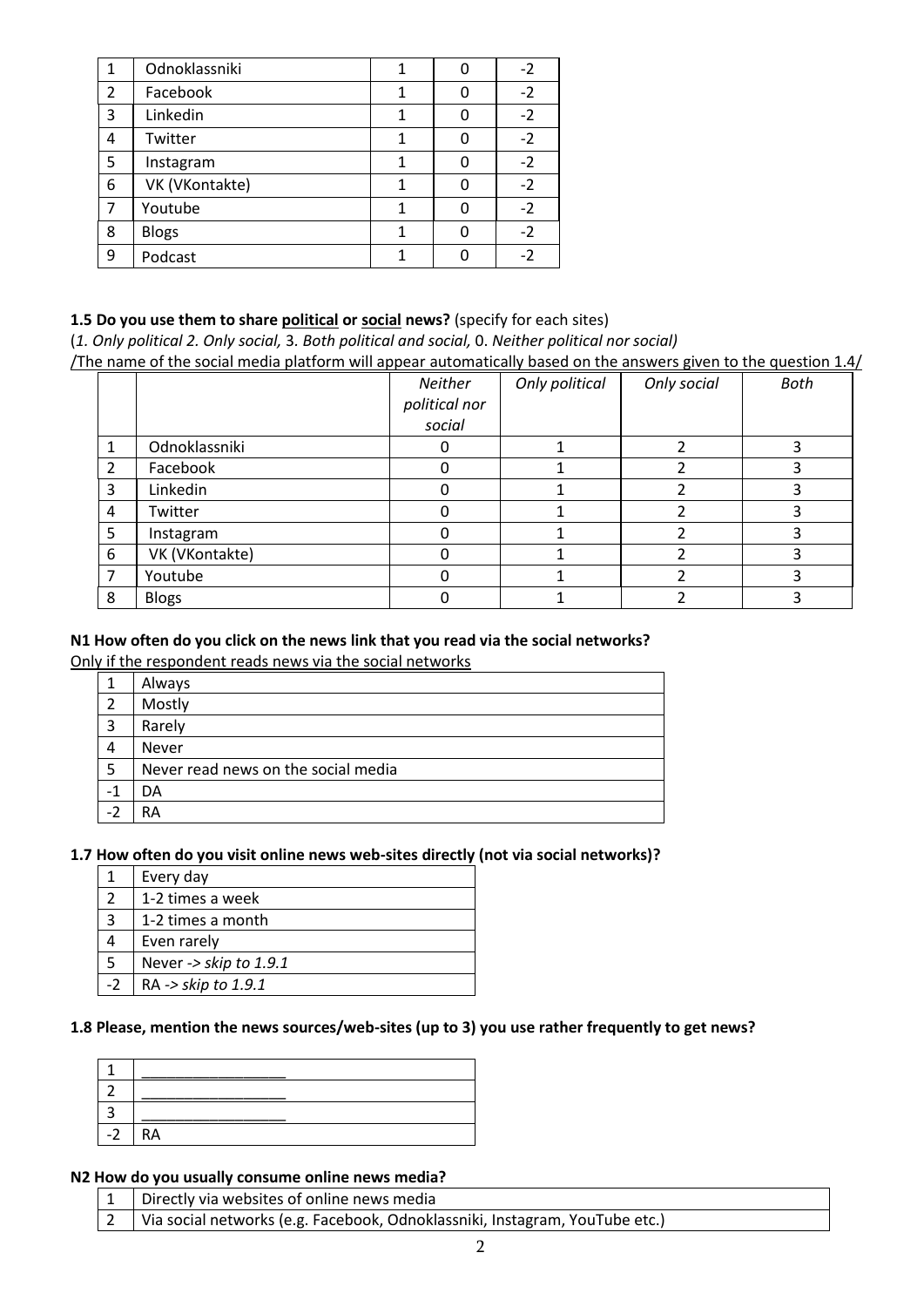| $\overline{\phantom{0}}$<br>. .                |  |
|------------------------------------------------|--|
| $\rightarrow$<br>$\overline{\phantom{a}}$<br>- |  |

#### **N3 Which devices do you usually use to connect to Internet?**

|               | TV                      |
|---------------|-------------------------|
| $\mathcal{P}$ | Desktop computer        |
| 3             | Notebook/netbook        |
|               | Tablet                  |
| 5             | Smartphone              |
| 6             | Other (please, specify) |
| $-1$          | DA                      |
|               | RΔ                      |

**1.9.1 Do you have subscription to any paid online resource (such as channels, journals, etc.)**

| No ->skip to 1.9.3 |
|--------------------|
| Yes                |
| RA ->skip to 1.9.3 |
|                    |

**1.9.2 If yes, please specify which sources you are subscribed to. (All mentioned sources)**

 $\frac{1}{\sqrt{2}}$  ,  $\frac{1}{\sqrt{2}}$  ,  $\frac{1}{\sqrt{2}}$  ,  $\frac{1}{\sqrt{2}}$  ,  $\frac{1}{\sqrt{2}}$  ,  $\frac{1}{\sqrt{2}}$  ,  $\frac{1}{\sqrt{2}}$  ,  $\frac{1}{\sqrt{2}}$  ,  $\frac{1}{\sqrt{2}}$  ,  $\frac{1}{\sqrt{2}}$  ,  $\frac{1}{\sqrt{2}}$  ,  $\frac{1}{\sqrt{2}}$  ,  $\frac{1}{\sqrt{2}}$  ,  $\frac{1}{\sqrt{2}}$  ,  $\frac{1}{\sqrt{2}}$ 

#### **1.9.3 Would you pay for any online media resource to receive reliable information on regular bases.**

| <sup>n</sup> | No $\rightarrow$ skip to 1.10 |
|--------------|-------------------------------|
|              | Yes                           |
| -7           | RA -> skip to 1.10            |

#### **1.9.4 If yes, what is the amount of money you are ready to pay in the period of one month?**

| 1              | Up to 2000 AMD      |
|----------------|---------------------|
| $\overline{2}$ | 2001-4000 AMD       |
| 3              | 4001-6000 AMD       |
| 4              | 6001-8000 AMD       |
| 5              | 8001-10000 AMD      |
| 6              | More than 10000 AMD |
| $-1$           | DK                  |
| $-2$           | RА                  |

**1.10 How would you react to any wrong, false, misleading or unethical information by Armenian media? (***Interviewer: Accept and circle up to 3 answers)*

| Complain to the journalist or media                                                                                    | 4 | Discuss with relatives, friends, colleagues                                |
|------------------------------------------------------------------------------------------------------------------------|---|----------------------------------------------------------------------------|
| representatives                                                                                                        |   |                                                                            |
| Cooperate with the media (help the media by<br>taking part in the creation of information, give<br>interviews and etc) |   | Complain to the body dealing with the<br>issues of media quality or ethics |
| Boycott (do not watch, do not read)                                                                                    | 6 | Sue the newspaper                                                          |

**1.11 Are you aware of the activity of "Ditord Marmin" [Observer Body] of Mass Media ethics?**

| No $\rightarrow$ Part 2 |
|-------------------------|
| ⊷                       |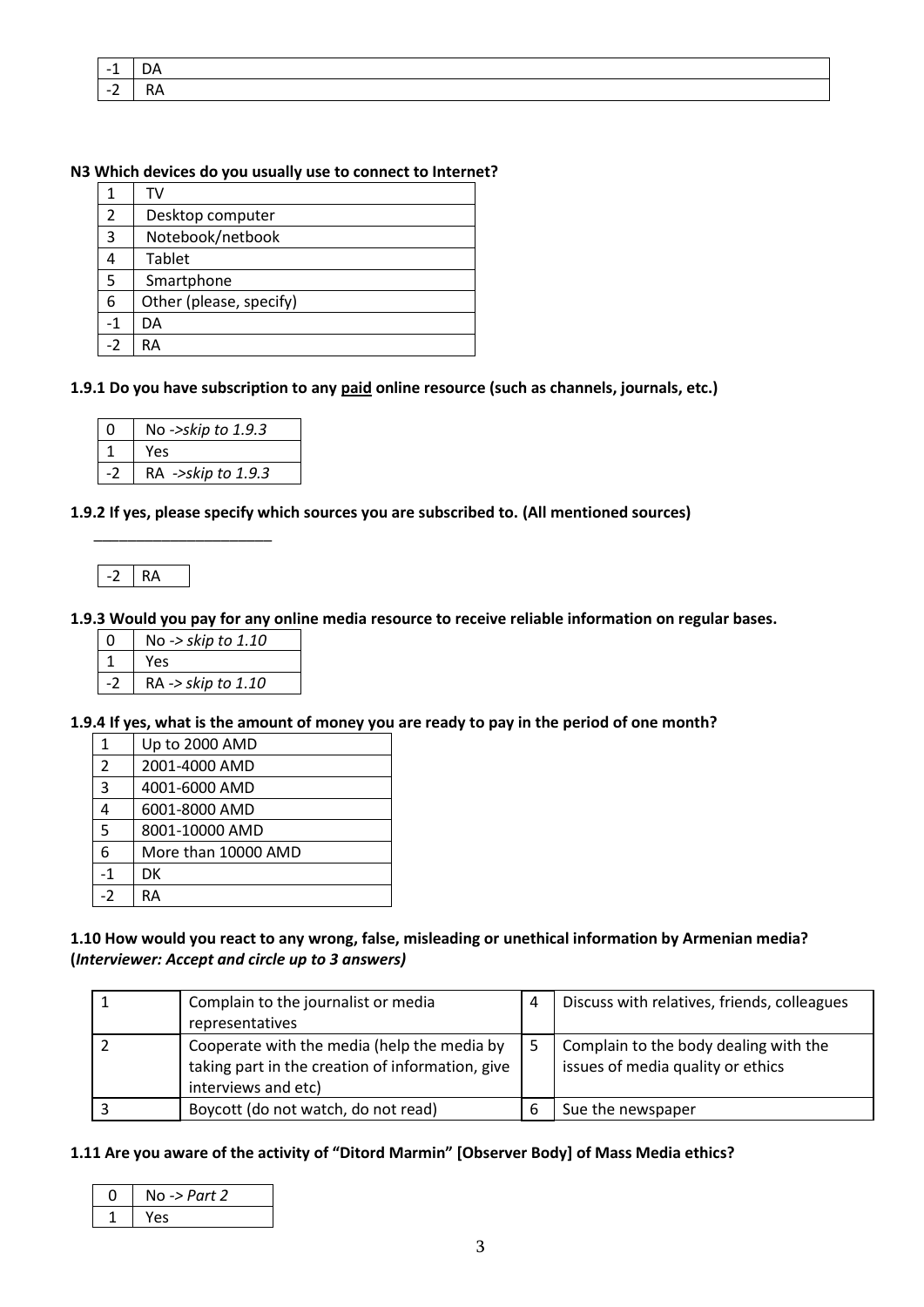

 *\_\_\_\_\_\_\_\_\_\_\_\_\_\_\_\_\_\_\_*

*1.12 If yes, could you please describe what exactly "Ditord Marmin" does?* 

**N4.** *The Media Ethics Observatory is authorized to review the actions and publications of media representatives, their compliance with the provisions of the present Code of Ethics, and it has the authority to investigate complaints on violations and to draw conclusions from the results of the investigation.* **Would you be willing to apply to the MEO if necessary?**

| 0 | No        |  |
|---|-----------|--|
|   | Yes       |  |
|   | DA        |  |
|   | <b>RA</b> |  |

### *Part 2: Media coverage of reforms and LSGB(s)-Media relations.*

### **2.1 How informed are you about the following reforms which took place/are taking place in Armenia?**

*(1. I am well informed 2. I am enough informed 3. I am little informed 4. I have only heard of it 5.Never heard of it -2. RA)*

|   | Power decentralization/community     |  | 4 |  |
|---|--------------------------------------|--|---|--|
|   | enlargement/local governance reforms |  |   |  |
|   | Anti-corruption policy               |  |   |  |
|   | Integrated social services           |  | 4 |  |
| 4 | Child protection system reforms      |  |   |  |
|   | Pension system reforms               |  |   |  |
| 6 | Other (please, specify)              |  |   |  |

#### **2.2 Are you interested in the in the process of the following reforms?**

(The list of reforms will appear based on the answers of question 2.1)

| 1            | Very interested        |
|--------------|------------------------|
| 2            | Rather interested      |
| $\mathbf{3}$ | Neither interested nor |
|              | not interested         |
| 4            | Rather not interested  |
| 5            | Not interested at all  |
| 6            | DK                     |
| - 2          | RА                     |

## **2.3 How effective do you think the implementation these reforms are?**

(The list of reforms will appear based on the answers of question 2.1)

|                         | Very effective            |
|-------------------------|---------------------------|
|                         | Rather effective          |
| $\overline{\mathbf{z}}$ | Neither effective nor not |
|                         | effective                 |
| 3                       | Rather ineffective        |
|                         | Very ineffective          |
|                         | RΔ                        |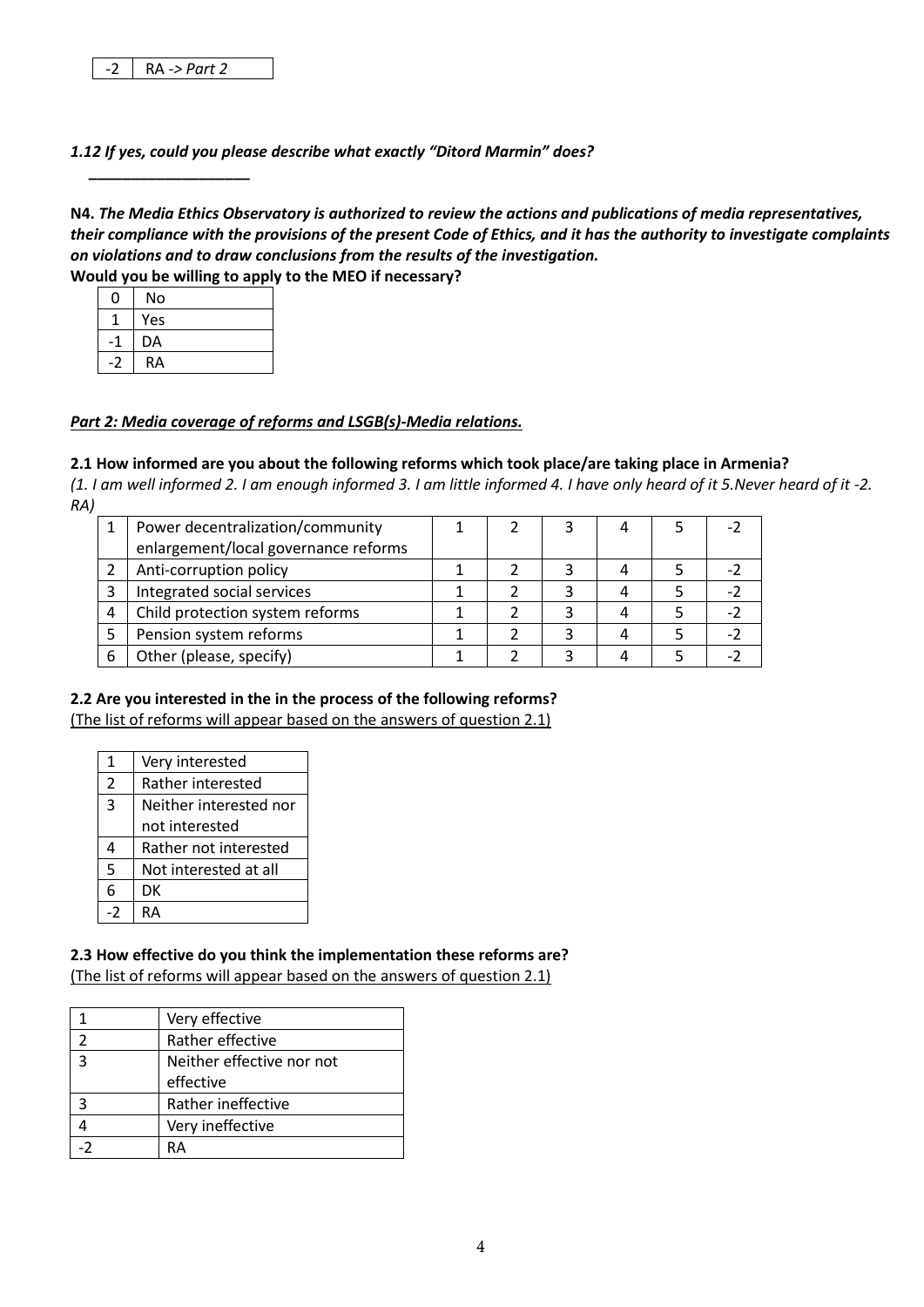## **2.4 How important is the provision of the information on the different aspects of reforms' implementation by the media?**

*(1.Very important 2. Rather important 3. Rather not important 4. Not important at all -2. RA -1.DK)*

| 1. | What are reforms and how are they implemented              |  |
|----|------------------------------------------------------------|--|
| 2. | What is the possible impact of the reforms on citizens     |  |
| 3. | Detailed information about the reforms                     |  |
| 4. | The opinions of different political parties on the reforms |  |
| 5. | The opinions of citizens and target groups on the reforms  |  |
|    | Other (please, specify)                                    |  |

## **2.5 How often do you get information on earlier mentioned reforms from the following sources?**

*(1.Every day, 2.1-2 times a week, 3.1-2 times a month, 4.Even rarely, 5.Never -2.RA)*  (answer options will appear based on the answers to 1.1 question)

| 1.  | Local radio                                  |  |
|-----|----------------------------------------------|--|
| 2.  | National radio                               |  |
| 3.  | Local television                             |  |
| 4.  | National television                          |  |
| 5.  | Russian television channels                  |  |
| 6.  | International television channels (CNN, BBC, |  |
| 7.  | Cabel/satteliete/paid TV                     |  |
| 8.  | Armenian newspapers                          |  |
| 9.  | Russian newspapers                           |  |
| 10. | Internet resources, social networks          |  |
|     | Russian internet resources                   |  |

### **N5 Which media sources do you use to get informed on those reforms?**  *(Interviewer: Accept up to 3 answers)*

| RА |
|----|

## **2.6.1 How satisfied are you with the provision of information on reforms from these sources?**

*(1.Very satisfied 2. Rather satisfied 3. Rather dissatisfied 4. Dissatisfied -2. RA -1.DK)*

(list of sources will appear based on answers to question 2.5)

| $\mathbf{1}$ . | Local radio                                  |  |
|----------------|----------------------------------------------|--|
| 2.             | National radio                               |  |
| 3.             | Local television                             |  |
| 4.             | National television                          |  |
| 5.             | Russian television channels                  |  |
| 6.             | International television channels (CNN, BBC, |  |
| 7.             | Cabel/satteliete/paid TV                     |  |
| 8.             | Armenian newspapers                          |  |
| 9.             | Russian newspapers                           |  |
| 10.            | Internet resources, social networks          |  |
| 11.            | Russian internet resources                   |  |
|                |                                              |  |

## **2.6.2 How satisfied are you with the ethics of the journalists representing these sources?**

*(1.Very satisfied 2. Rather satisfied 3. Rather dissatisfied 4. Dissatisfied -2. RA -1.DK)*

(list of sources will appear based on answers to question 2.5)

|  | 1. Local radio         |  |
|--|------------------------|--|
|  | 2. National radio      |  |
|  | 3. Local television    |  |
|  | 4. National television |  |
|  |                        |  |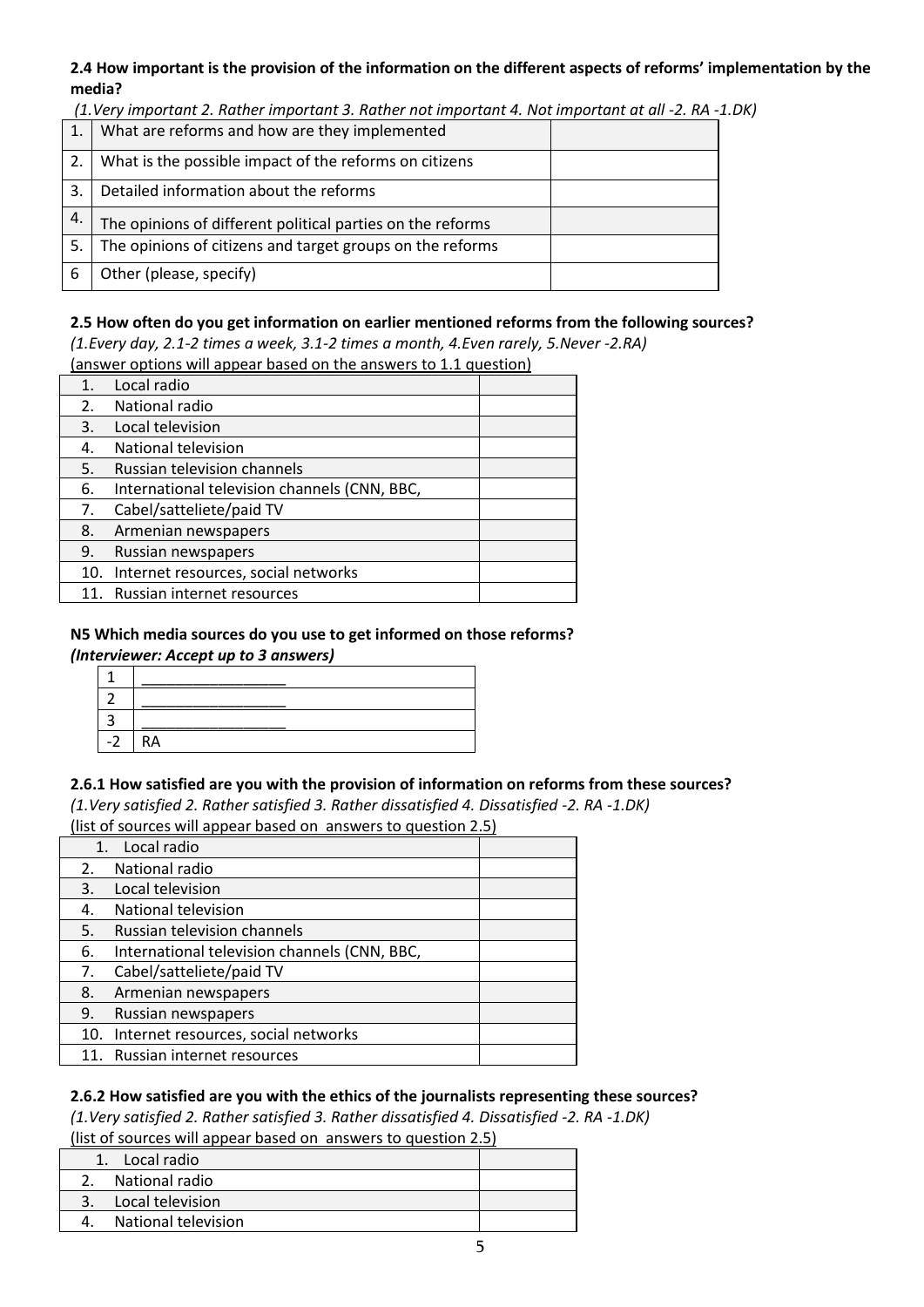| 5. | Russian television channels                  |  |
|----|----------------------------------------------|--|
| 6. | International television channels (CNN, BBC, |  |
|    | Cabel/satteliete/paid TV                     |  |
| 8. | Armenian newspapers                          |  |
| 9. | Russian newspapers                           |  |
|    | 10. Internet resources, social networks      |  |
|    | 11. Russian internet resources               |  |

## **2.7 How much do you trust each source of information, how reliable do you think the information you get is?**

*(1.Fully trust/Very reliable 2. Rather trust/Rather reliable 3. Rather distrust/Rather not reliable 4. Fully distrust/Not reliable at all -2. RA -1.DK)*

(list of sources will appear based on answers to question 2.5)

| 1.  | Local radio                                  |  |
|-----|----------------------------------------------|--|
| 2.  | National radio                               |  |
| 3.  | Local television                             |  |
| 4.  | National television                          |  |
| 5.  | Russian television channels                  |  |
| 6.  | International television channels (CNN, BBC, |  |
| 7.  | Cabel/satteliete/paid TV                     |  |
| 8.  | Armenian newspapers                          |  |
| 9.  | Russian newspapers                           |  |
| 10. | Internet resources, social networks          |  |
| 11. | Russian internet resources                   |  |

## **2.8 To what extent each source of information is independent (from the government, political party or business control)?**

*(1.Fully independent 2. Rather independent 3. Rather dependent 4. Fully dependent -2. RA -1.DK)* (list of sources will appear based on answers to question 2.5)

| $\mathbf{1}$ . | Local radio                                  |  |
|----------------|----------------------------------------------|--|
| 2.             | National radio                               |  |
| 3.             | Local television                             |  |
| 4.             | National television                          |  |
| 5.             | Russian television channels                  |  |
| 6.             | International television channels (CNN, BBC, |  |
| 7.             | Cabel/satteliete/paid TV                     |  |
| 8.             | Armenian newspapers                          |  |
| 9.             | Russian newspapers                           |  |
| 10.            | Internet resources, social networks          |  |
|                | Russian internet resources                   |  |

**2.9** In your opinion which media covers the information on reforms the best? *(Please, specify the name(s) of the media)*

#### *Part 3. Media literacy*

#### **3.1 In which case the information is considered suspicious/unreliable?**

| If it is very unlikely                              |
|-----------------------------------------------------|
| If the source is not mentioned                      |
| If the content is shared by unknown websites/people |
| If the headline and the content do not match        |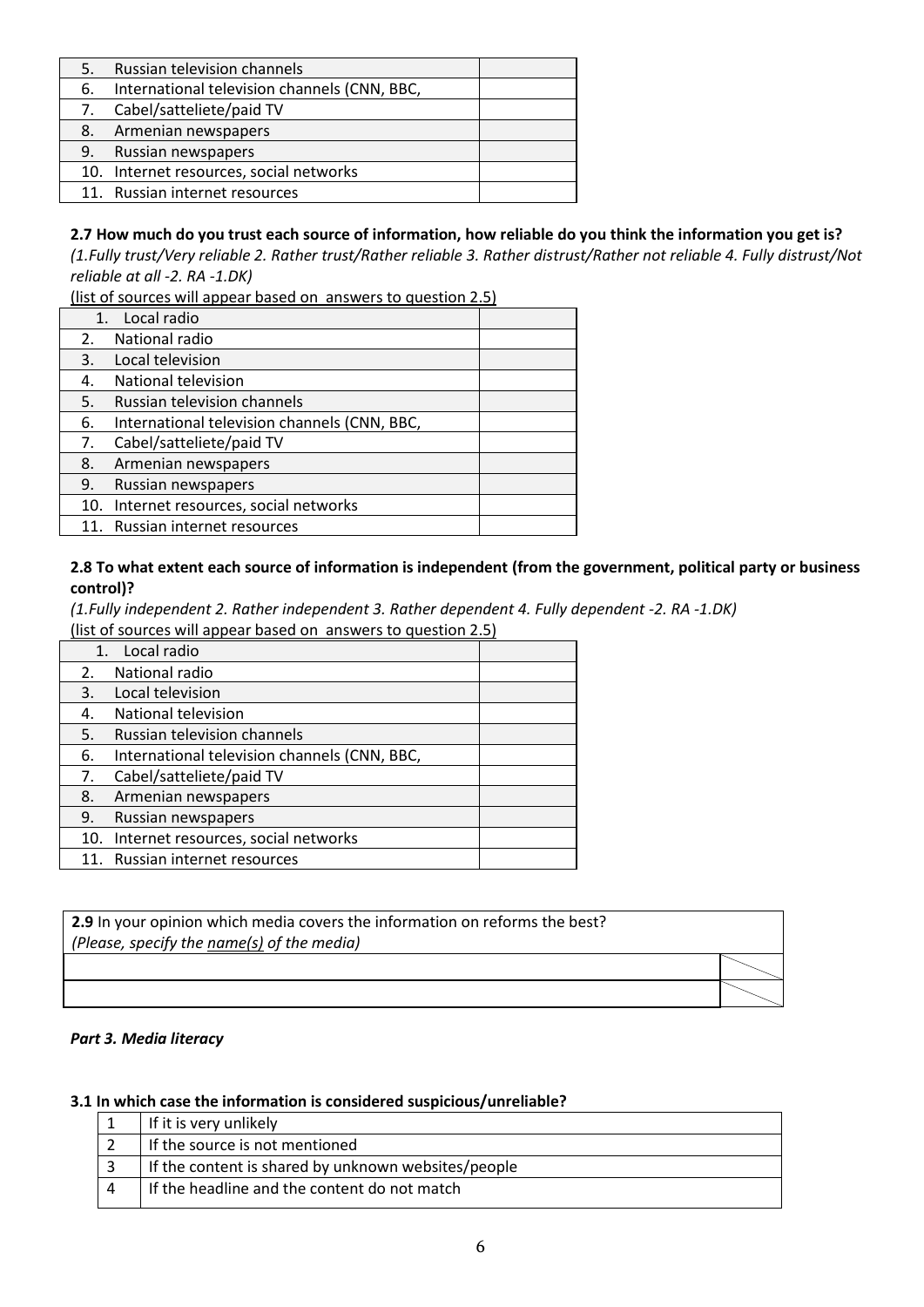| -5             | If the content is shared by unreliable websites/people |
|----------------|--------------------------------------------------------|
| 6              | If I have other information                            |
| $\overline{7}$ | Other (please, specify)                                |
|                | DA                                                     |
|                | RА                                                     |

## **3.2 What do you do when you see suspicious in the media?**

|      | Nothing                              |
|------|--------------------------------------|
| 2    | Leave a comment                      |
| 3    | Call the editors and complain/verify |
| 4    | Share in social media                |
| 5    | Try to verify -> skip to 3.2.1       |
| 6    | Other (please, specify)              |
| $-1$ | DA                                   |
| $-2$ | RA                                   |

## **3.2.1 How do you verify suspicious information?**

|                | search on the same topic in the internet                                                    |
|----------------|---------------------------------------------------------------------------------------------|
| 2              | search for articles on the same topic in a reliable website                                 |
| $\overline{3}$ | post in the social media                                                                    |
| $\overline{4}$ | ask acquintances/friends/family                                                             |
| -5             | I find the source of information and make an inquiry (official's page, official website, in |
|                | case of academic topics, the research or instituion's website, etc.)                        |
| - 6            | Other (please, specify)                                                                     |
| $-1$           | DA                                                                                          |
|                | RA                                                                                          |

### **3.3 (2015 - 1.6.) Sometimes, Internet users have to click on the news links in their social networks to get the full text/video. Do you check in which web-sites the news are presented?**

| 1              | I always check                                         |
|----------------|--------------------------------------------------------|
| $\overline{2}$ | I often check                                          |
| 3              | I rarely check                                         |
| 4              | I never check                                          |
| 5              | I Never click on the link that takes to a news website |
| $-2$           | RА                                                     |
|                |                                                        |

## **3.4 How do you verify the reliability of the new website?**

## **(***Interviewer: Аccept all possible answers)*

|      | URL                               |
|------|-----------------------------------|
| 2    | "About us" section                |
| 3    | Volume of advertisement           |
| 4    | The area/direction of the website |
| -5   | Editors                           |
| 6    | To whom it belongs to             |
| $-1$ | DA                                |
| $-2$ | RA                                |

## **3.5 Which of the following best describes the media literate person? (***Interviewer: Accept up to 3 answers)*

| - | Ability to use internet    |
|---|----------------------------|
| - | Ability to open an account |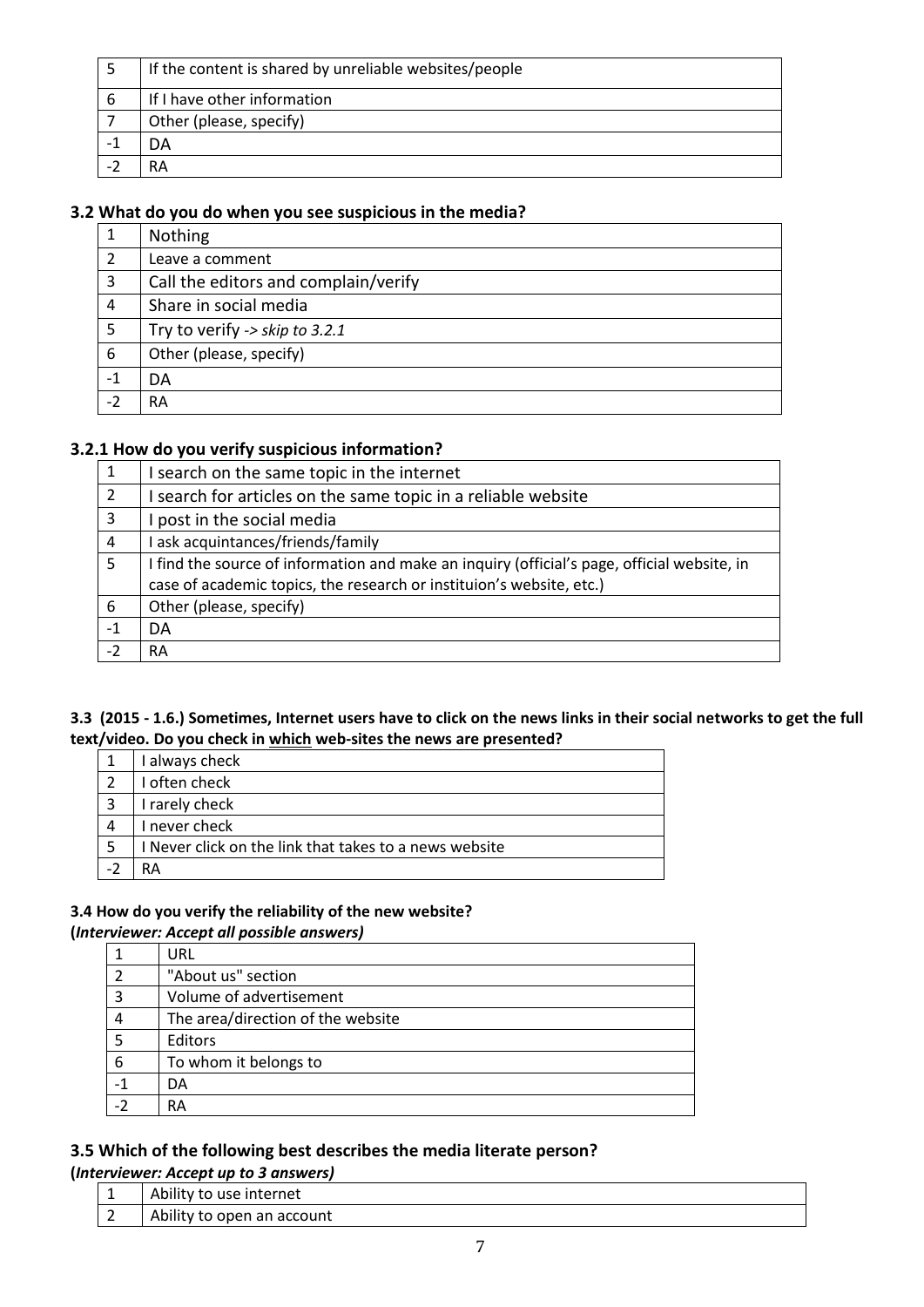| $\overline{3}$ | Ability to upload necessary applications/materials              |
|----------------|-----------------------------------------------------------------|
| 4              | Ability to critisize the creator of the media content           |
| 5              | Ability to analyze how the media content is perceived by others |
| 6              | Ability to analyze the presented/missing media content          |
| 7              | Ability to understand the aim of creating the media content     |
| 8              | Ability to create and share media content                       |
| 9              | Ability to meet ones financial/consumer needs                   |
| 10             | Ability to earn money using media                               |
| 11             | Other (please, specify)                                         |
| $-1$           | DA                                                              |
| $-2$           | <b>RA</b>                                                       |

# **3.6 Which of the following Media Center products are you familiar with?**

| $\mathbf 1$ | <b>Tvapatum Media Conference</b> |
|-------------|----------------------------------|
| 2           | InfoTun                          |
| 3           | Lratun Media Museum              |
| 4           | Adventures of Literatus (game)   |
| 5           | Media Mart (game)                |
| 6           | Tsantsar (game)                  |
| 7           | Media.am (website)               |
| $-1$        | DA                               |
| $-2$        | <b>RA</b>                        |

## *Part 4. Social and Demographic Profile of the Respondent*

**4.1. Age** \_\_\_\_\_\_\_\_

## **4.2 Gender**

| Male   |
|--------|
| Female |

## **4.3. What is the highest level of education you have accomplished?**

| 1 | Have not attended primary school, |
|---|-----------------------------------|
| 2 | Primary (complete or incomplete)  |
| 3 | Secondary (incomplete),           |
| 4 | Secondary(complete),              |
|   | Vocational,                       |
| 6 | Higher education (incomplete),    |
|   | Higher education (complete),      |
| 8 | PhD                               |

## **4.4. Which of the following best describes your family's economic situation?**

|   | Family income is not enough for purchase of food                                                             |
|---|--------------------------------------------------------------------------------------------------------------|
| 2 | Family income is enough for purchase of food, but not for clothes.                                           |
|   | Family income is enough for purchase of food and clothes, but is insufficient for buying expensive household |
|   | items, such as refrigerator or washing machine.                                                              |
| 4 | We can afford to buy expensive items, such as refrigerator or washing machine.                               |
|   | We can afford to buy anything we want.                                                                       |
|   |                                                                                                              |